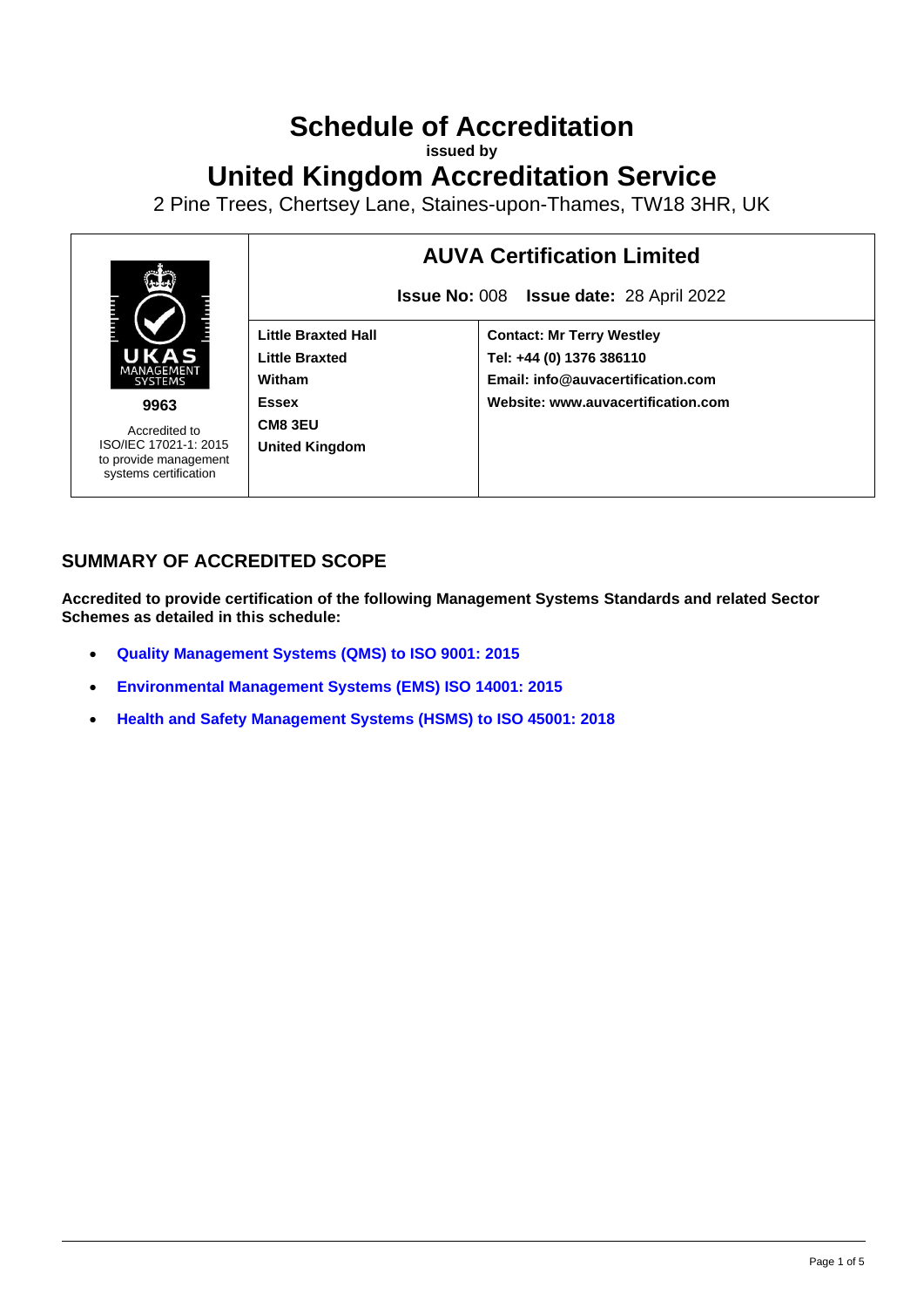

Accredited to ISO/IEC 17021-1: 2015 to provide management

systems certification

**Schedule of Accreditation issued by United Kingdom Accreditation Service**

2 Pine Trees, Chertsey Lane, Staines -upon-Thames, TW18 3HR, UK

### **AUVA Certification Limited**

**Issue No:** 008 **Issue date:** 28 April 2022

| <b>KEY LOCATION ADDRESS</b>                                                           | <b>QMS</b> | EMS | HSMS |
|---------------------------------------------------------------------------------------|------------|-----|------|
| Little Braxted Hall<br>Little Braxted<br>Witham<br>Essex<br>CM8 3EU<br>United Kingdom |            |     |      |

This Certification Body has demonstrated to UKAS that it has the systems and processes in place to provide the competence and capability, including understanding of local requirements, to manage and issue accredited management systems certification in the country in which it is established and the countries or region detailed in the table below, for the standards and scopes detailed on this schedule, unless specifically detailed in the individual Management System scope table *(denoted by* \**)*.

| .<br>---<br>ווזו<br>''ICa<br>10101<br>11 I C<br>. |  |  |  |  |
|---------------------------------------------------|--|--|--|--|
|---------------------------------------------------|--|--|--|--|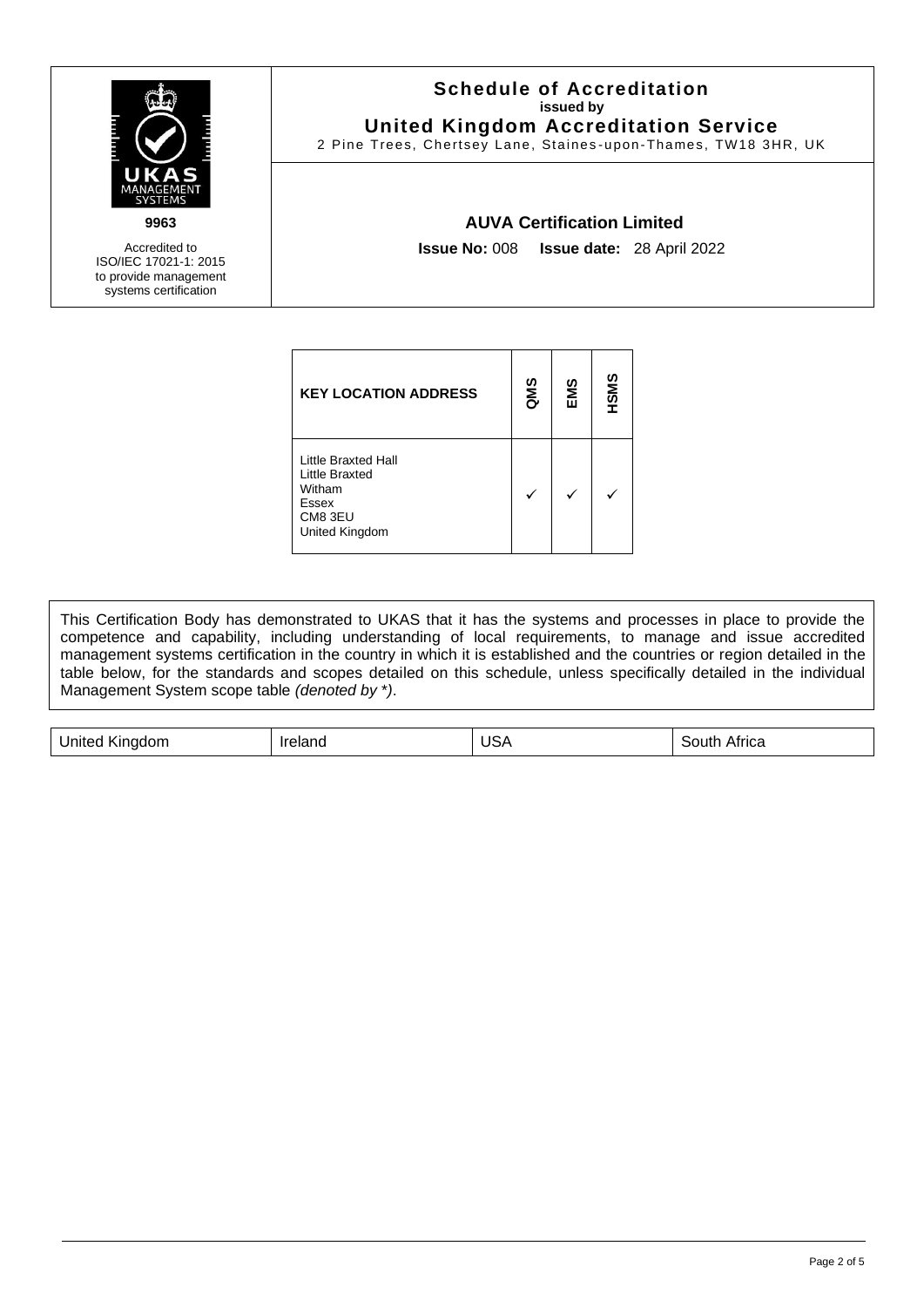

**9963**

Accredited to ISO/IEC 17021-1: 2015 to provide management systems certification

#### **Schedule of Accreditation issued by United Kingdom Accreditation Service**

2 Pine Trees, Chertsey Lane, Staines -upon-Thames, TW18 3HR, UK

## **AUVA Certification Limited**

**Issue No:** 008 **Issue date:** 28 April 2022

# **QUALITY MANAGEMENT SYSTEMS In accordance with ISO/IEC 17021-1: 2015**

<span id="page-2-0"></span>

| ISO 9001: 2015 Certification                                                                                    |                                               |                                                                                                                  |  |
|-----------------------------------------------------------------------------------------------------------------|-----------------------------------------------|------------------------------------------------------------------------------------------------------------------|--|
| <b>Accreditation Scope Reference</b><br>(as defined in IAF ID 1)                                                | <b>Full / Limited</b><br><b>Accreditation</b> | <b>Extent of Scope</b>                                                                                           |  |
| IAF 17 Basic metals and fabricated metal<br>products                                                            | Full                                          |                                                                                                                  |  |
| IAF 18 Machinery and equipment                                                                                  | Full                                          |                                                                                                                  |  |
| IAF 19 Electrical and optical equipment                                                                         | Full                                          |                                                                                                                  |  |
| IAF 24 Recycling                                                                                                | Full                                          |                                                                                                                  |  |
| IAF 28 Construction                                                                                             | Full                                          |                                                                                                                  |  |
| IAF 29 Wholesale and retail trade; Repair of<br>motor vehicles, motorcycles and personal and<br>household goods | Limited                                       | Excluding agents involved in the sale of live<br>animals, wholesale of live animals and retail<br>of pet animals |  |
| IAF 31 Transport, storage and communication                                                                     | Full                                          |                                                                                                                  |  |
| IAF 34 Engineering services                                                                                     | Limited                                       | Architectural activities and Engineering<br>activities and related technical consultancy<br>only                 |  |
| IAF 39 Other social services                                                                                    | Limited                                       | Sewerage and Waste collection, treatment<br>and disposal activities only                                         |  |
|                                                                                                                 | <b>END</b>                                    |                                                                                                                  |  |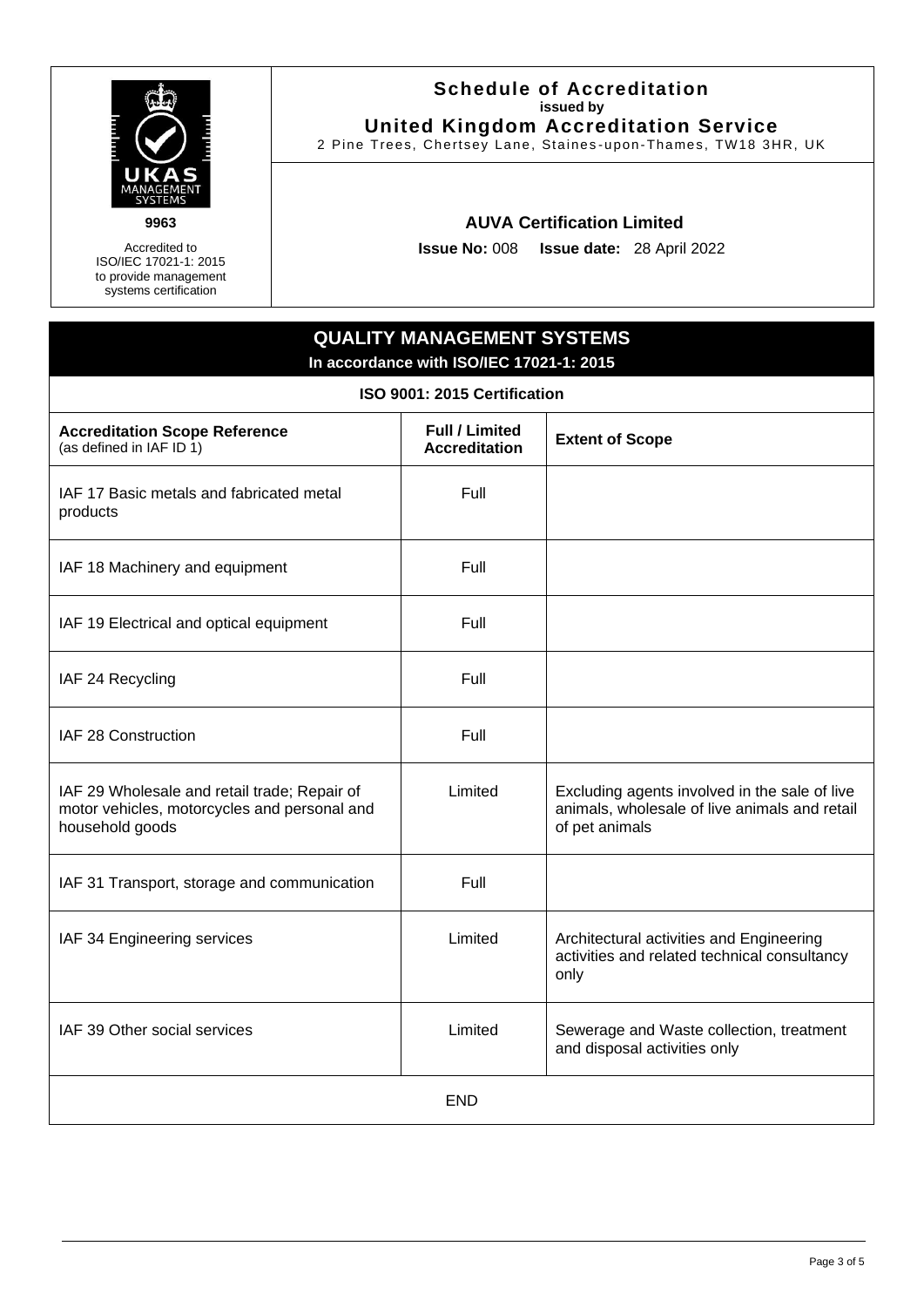

**9963**

Accredited to ISO/IEC 17021-1: 2015 to provide management systems certification

#### **Schedule of Accreditation issued by United Kingdom Accreditation Service**

2 Pine Trees, Chertsey Lane, Staines -upon-Thames, TW18 3HR, UK

## **AUVA Certification Limited**

**Issue No:** 008 **Issue date:** 28 April 2022

# <span id="page-3-0"></span>**ENVIRONMENTAL MANAGEMENT SYSTEMS In accordance with ISO/IEC 17021-1: 2015**

**ISO 14001: 2015 Certification**

| <b>Accreditation Scope Reference</b><br>(as defined in IAF ID 1)                                                | <b>Full / Limited</b><br><b>Accreditation</b> | <b>Extent of Scope</b>                                                                                           |
|-----------------------------------------------------------------------------------------------------------------|-----------------------------------------------|------------------------------------------------------------------------------------------------------------------|
| IAF 17 Basic metals and fabricated metal<br>products                                                            | Full                                          |                                                                                                                  |
| IAF 18 Machinery and equipment                                                                                  | Full                                          |                                                                                                                  |
| IAF 19 Electrical and optical equipment                                                                         | Full                                          |                                                                                                                  |
| IAF 24 Recycling                                                                                                | Full                                          |                                                                                                                  |
| IAF 28 Construction                                                                                             | Full                                          |                                                                                                                  |
| IAF 29 Wholesale and retail trade; Repair of<br>motor vehicles, motorcycles and personal and<br>household goods | Limited                                       | Excluding agents involved in the sale of live<br>animals, wholesale of live animals and retail of<br>pet animals |
| IAF 31 Transport, storage and communication                                                                     | Full                                          |                                                                                                                  |
| IAF 34 Engineering services                                                                                     | Full                                          |                                                                                                                  |
| IAF 39 Other social services                                                                                    | Full                                          |                                                                                                                  |
|                                                                                                                 | <b>END</b>                                    |                                                                                                                  |